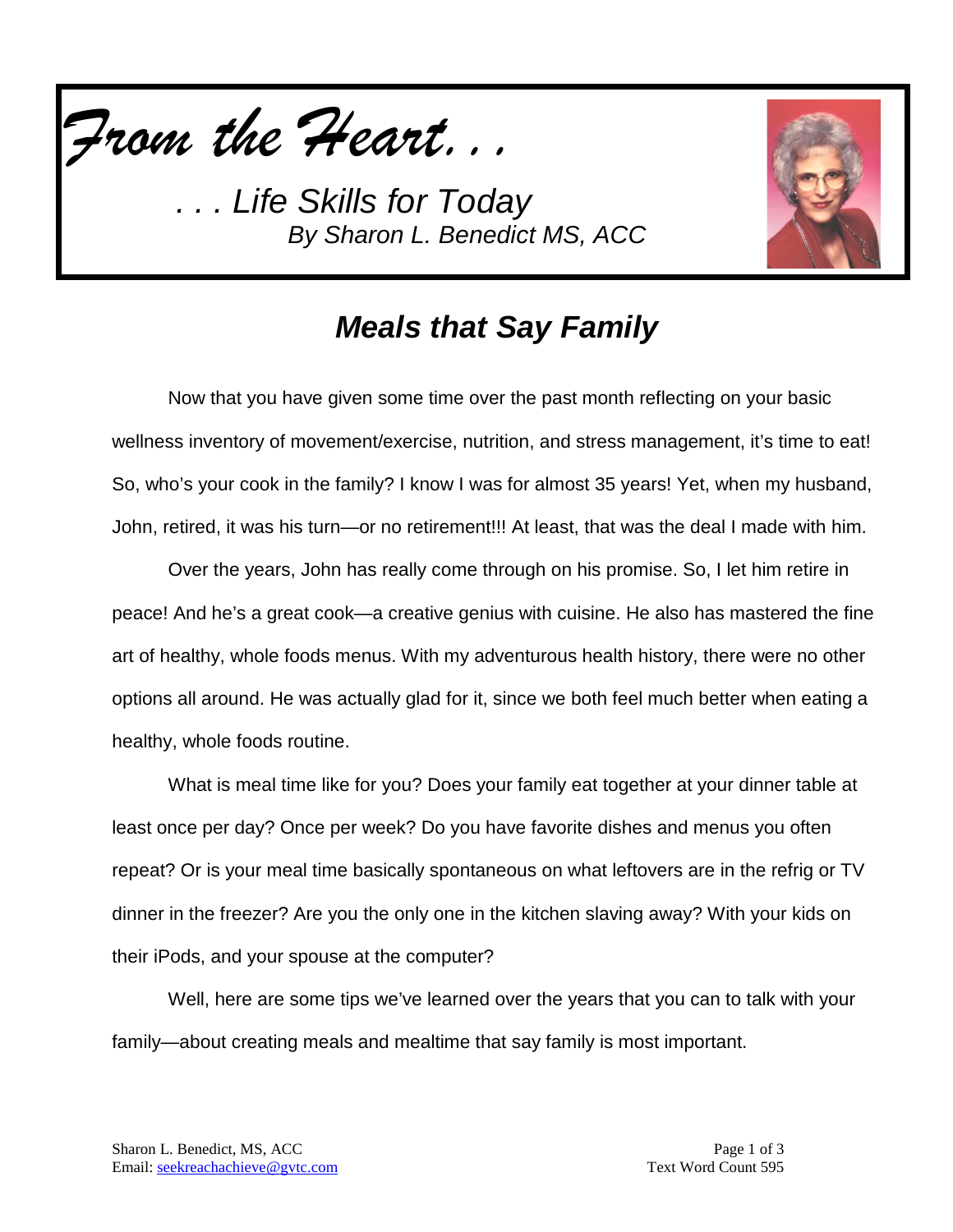- Commit to eating at least 3 meals per week together at home, preferably the evening meal to encourage sharing of preparations and conversation.
- Put some music on to soothe and enliven the soul for your family's evening gathering.
- Sit down and write a basic healthy/whole foods menu plan for the week; and go grocery shopping for it all. Include as much fresh produce as possible and a balanced array of foods (protein, healthy fats, complex carbs).
- Learn how to clean and preserve the foods you buy to avoid waste and potential spoilage.
- For your main meal together, creatively set the table in a way that welcomes everyone to the feast and festivities of family.
- At meal time, ask how your children's day went? Try to keep the conversation positive and light, if at all possible. Relationships will be nurtured and indigestion will be avoided. If a very serious topic comes up, offer a supportive comment and suggest that further conversation on this topic be continued later in the evening or at a more appropriate time.
- Whether you serve buffet style or at the dining table, use colorful serving items that make each meal together something a little special.
- Begin to offer serving amounts to each family member according to their age, and health condition. When smaller portions are somewhat new to your family, offer whole foods menus that fill without creating a bulge in all the wrong places. Smaller portions of whole, balanced foods do more for thinning the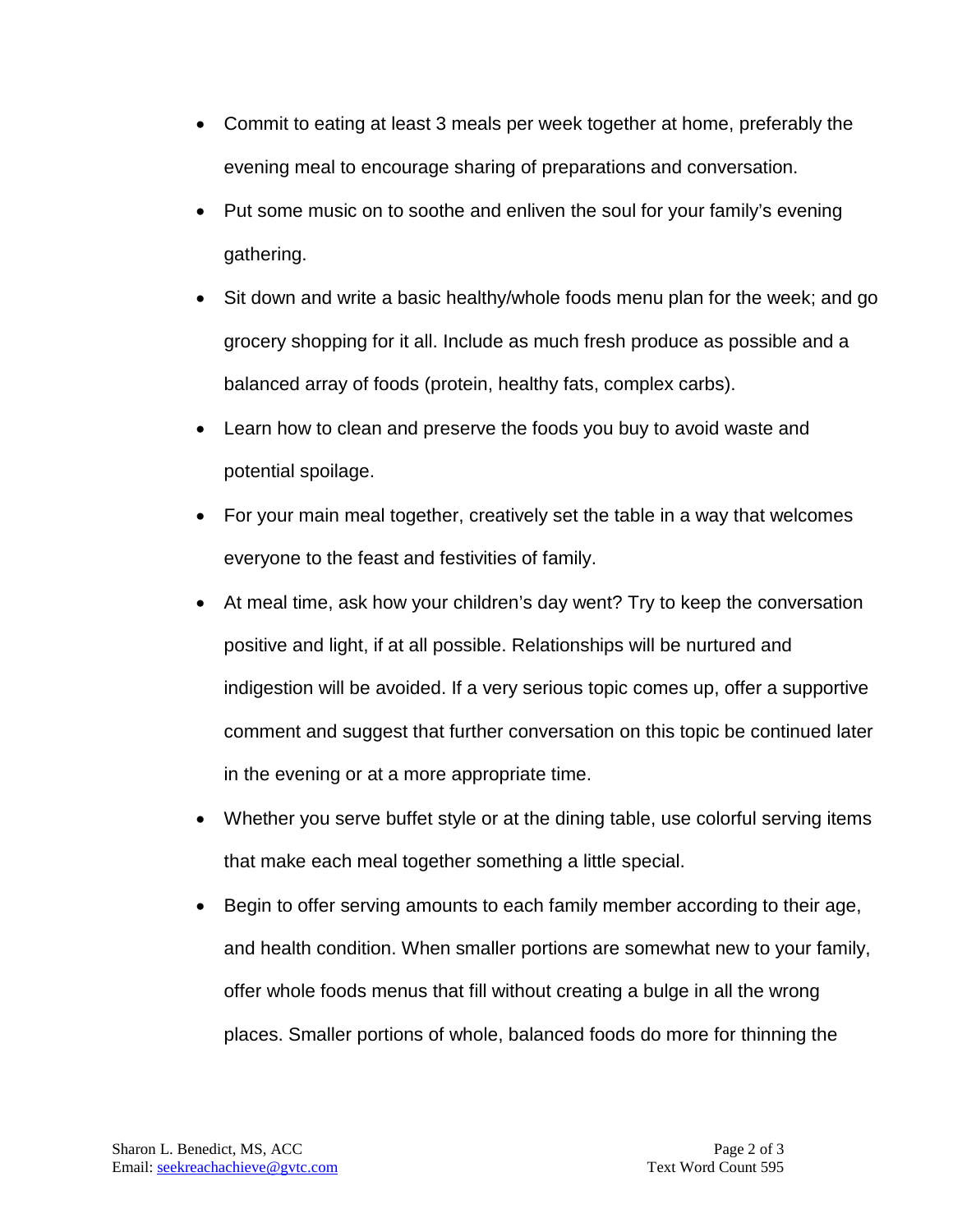waist and reducing health risks than anything else (along with

exercise/movement, of course!).

Next issue, we will cover a variety of lifestyle habits that may hinder the enjoyment of meals and meal time together. We often are not even aware that these routines we develop make mealtime less inviting at home and when dining out. Think about some possible habits that you or your spouse may have that you wish they didn't have, particularly at meal time.

--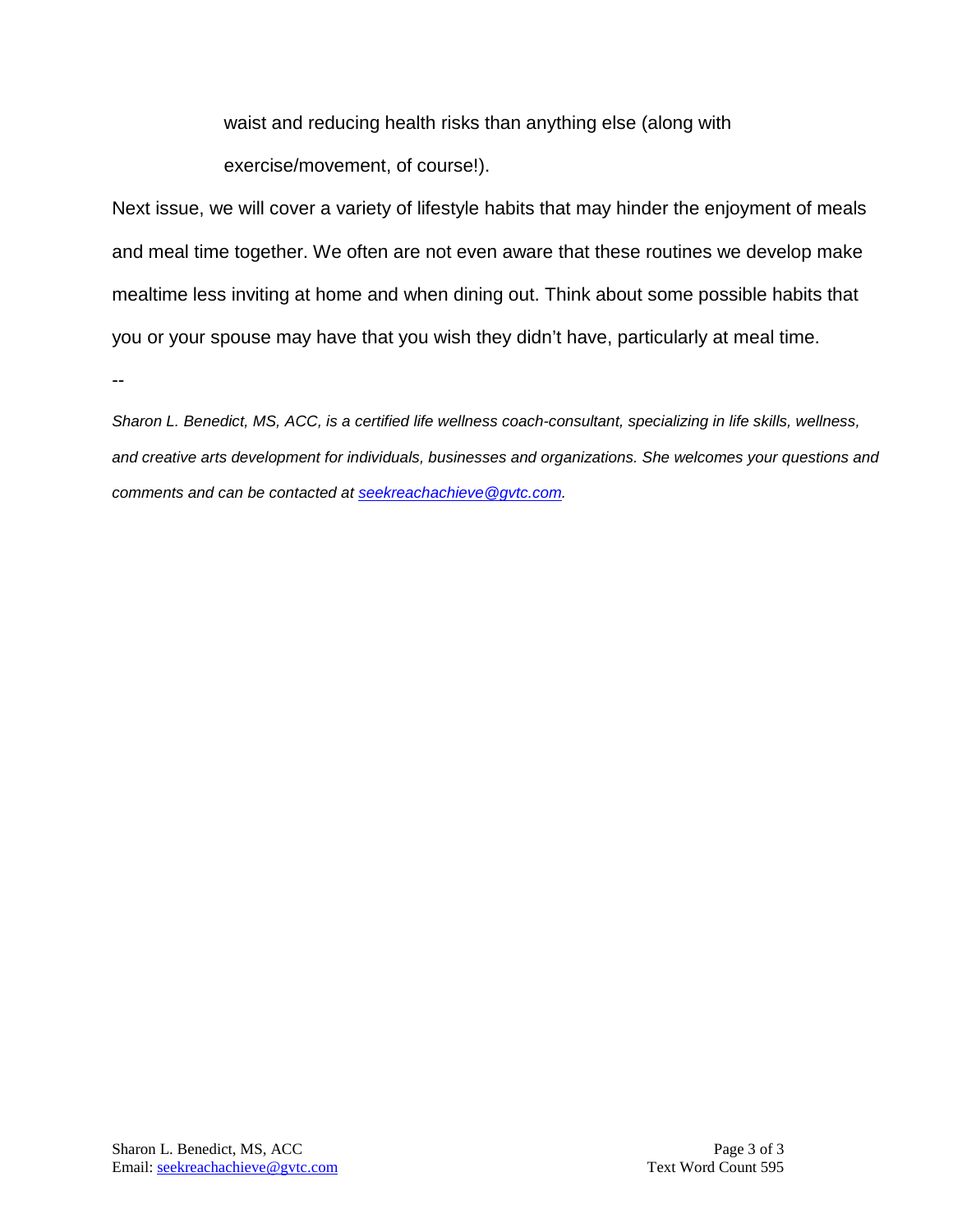



# *Lifestyle Habits & Hindrances at Mealtime*

In our fast-paced world, we seldom give much thought to mealtime. It's just part of the day we have when we get hungry…no more, no less. For many who can't seem to slow down, they grab a bite and continue on their marathon. Many meals are tied to high stress business meetings. Even when they sit down to eat at home, their minds are racing through a dozen thoughts and "to do's."

How we approach mealtime is definitely a mindset challenge. Any number of lifestyle habits hinders the enjoyment of meals and mealtime together. We are often not even aware of those lifestyle routines practiced over years that make mealtime less inviting at home and when dining out. Unfortunately, these hindrances can actually set in motion a lifetime of unhappy memories of mealtime. Think back to your own mealtime experiences. Were they happy ones or filled with tension? Think about one possible habit you or your spouse has today that you wish were not part of mealtime.

As you consider these hindrances, what other habits do you have that are not conducive to an enjoyable mealtime together with those you love and care for? Reflect on one of those habits; then write down three potential actions that will free you of that hindrance and offer greater enjoyment in sharing mealtime together. Talk about those actions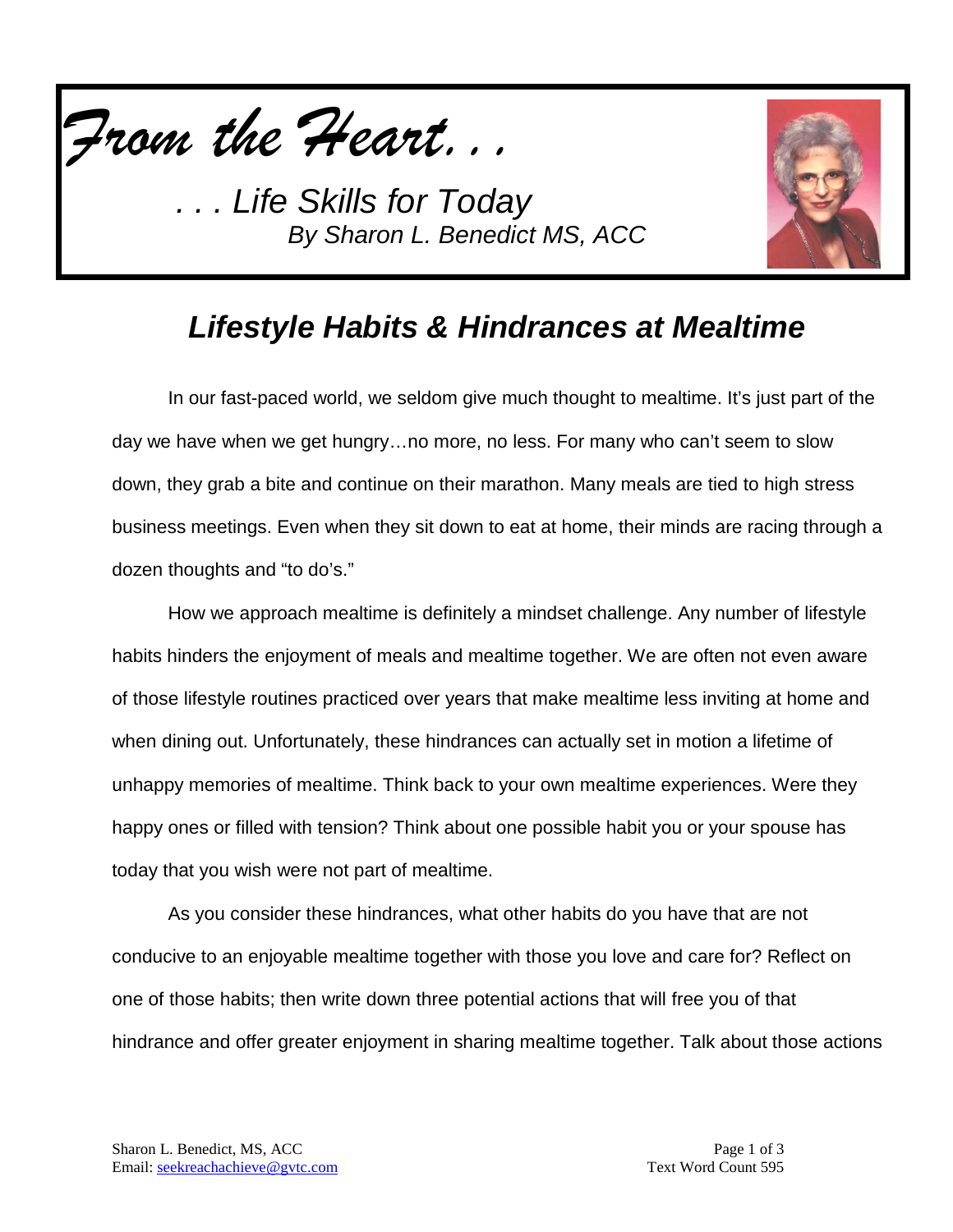with a family member or close friend, giving them permission to hold you accountable for at least one of those freeing actions.

Ask for feedback about any undesirable mealtime habits they would like to see disappear and possible ways to resolve it. Be kind to one another in the way you communicate your thoughts. Certain habits may be a delicate topic for some. Here are some examples of mealtime hindering habits that are fairly common in families around mealtime. Are any of these familiar to you or someone you know?

- $\triangleright$  Because of years of business meeting meals, you bring the stress home and act the same business-like way with your family at mealtime.
- $\triangleright$  You repeatedly drink some form of alcohol (including wine) before, with, and after meals—causing you to either zone out or become obnoxious with those around you.
- $\triangleright$  You do not share in the preparation and serving of meals.
- $\triangleright$  You routinely complain about what is being served.
- $\triangleright$  You are always late for mealtime.
- $\triangleright$  You down your food in gulps between deep breaths and are done eating within the first five minutes at the table.
- $\triangleright$  You seldom if ever come home and offer to make the meal.
- $\triangleright$  You hide in your office at the computer answering emails before you even say hello to your family.
- $\triangleright$  You give no thought to the physical dining environment around you at home, making it unwelcoming for family, friends, and neighbors.
- $\triangleright$  You try to dissect or solve your life problems at the dining table.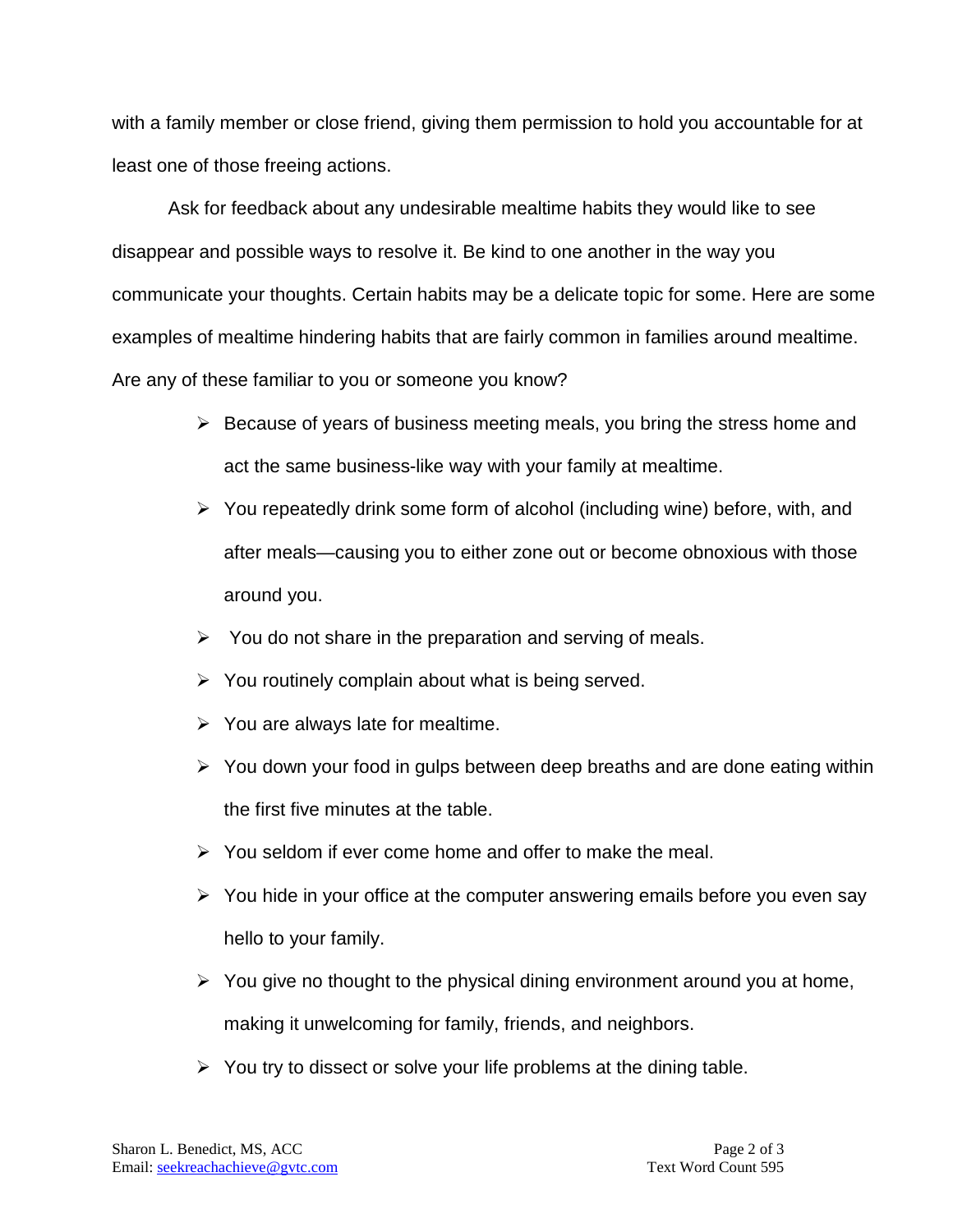- $\triangleright$  You argue and dwell on controversial topics at mealtime instead of waiting for a more appropriate occasion.
- $\triangleright$  You attack or accuse your children at mealtime about school or some unacceptable personal behavior.
- $\triangleright$  You don't ask questions that encourage friendly, lively conversation.
- $\triangleright$  You routinely leave the dining table the minute you finish eating, while others are still dining.
- $\triangleright$  You don't offer to help clean the kitchen after a meal.
- $\triangleright$  You would rather eat your meals on a TV tray while watching TV.
- $\triangleright$  You never call to tell your family you will be eating out or late for dinner. You just show up later, then tell them after dinner was waiting for you.

I know this list goes on and on—more than likely with a number of creative habits garnered over the years and hard to break. As you read this list, who wants to live with all this negativity anyway? If any of these are personally familiar to you, how about rewording that particular habit, such as "I will come home, and begin to offer to make the meal at least once per week while enjoying each other's company."

You will gratefully begin to build cherished memories at mealtime for you and your family. Your adult children will then have sweet memories of mealtime they will create with their own families. Now, this is a legacy worth passing on.

--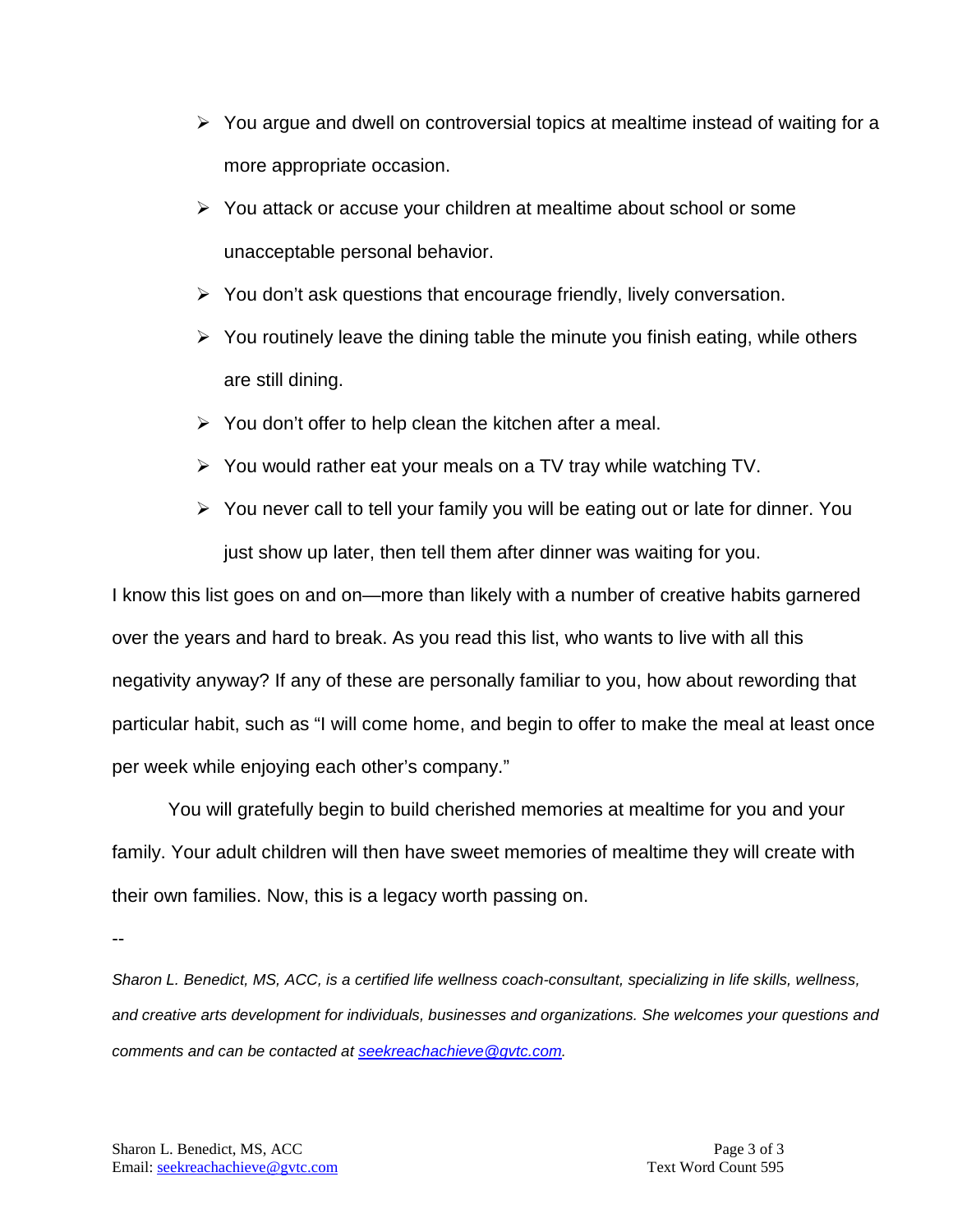



# *Mealtime Traditions in Your Family*

Would you like to share your mealtime traditions with the readers? Here is your opportunity to do just that. Just email me directly at [seekreachachieve@gvtc.com](mailto:seekreachachieve@gvtc.com) to submit your very own cherished memories and today's mealtime traditions. I would love to hear how you build sweet memories of mealtime for yourself and your family. I will then pass them along to my readers with the next several article issues.

You never know who may begin their own tradition based on your very own mealtime memory or family gathering routine. Here is one mealtime memory my own daughters have cherished from childhood, now that they are adults themselves. Whenever one of them would catch a cold and hit the bed for a couple days, I would first set up their room like they were camping. Pulling a couple sheets from the linen closet, I would create a large tent over their bed.

Then I would go into the kitchen and make their favorite "I hate being sick meal, but I know I will get Mom's special rice pudding!" I cook up some whole grain brown rice, warm it up in some milk. Then sprinkle it with lots of cinnamon, raisins, and a drop of honey. Stir it all up, nice and warm. In the meantime, they get all propped up in their beds, ready to enjoy every bite.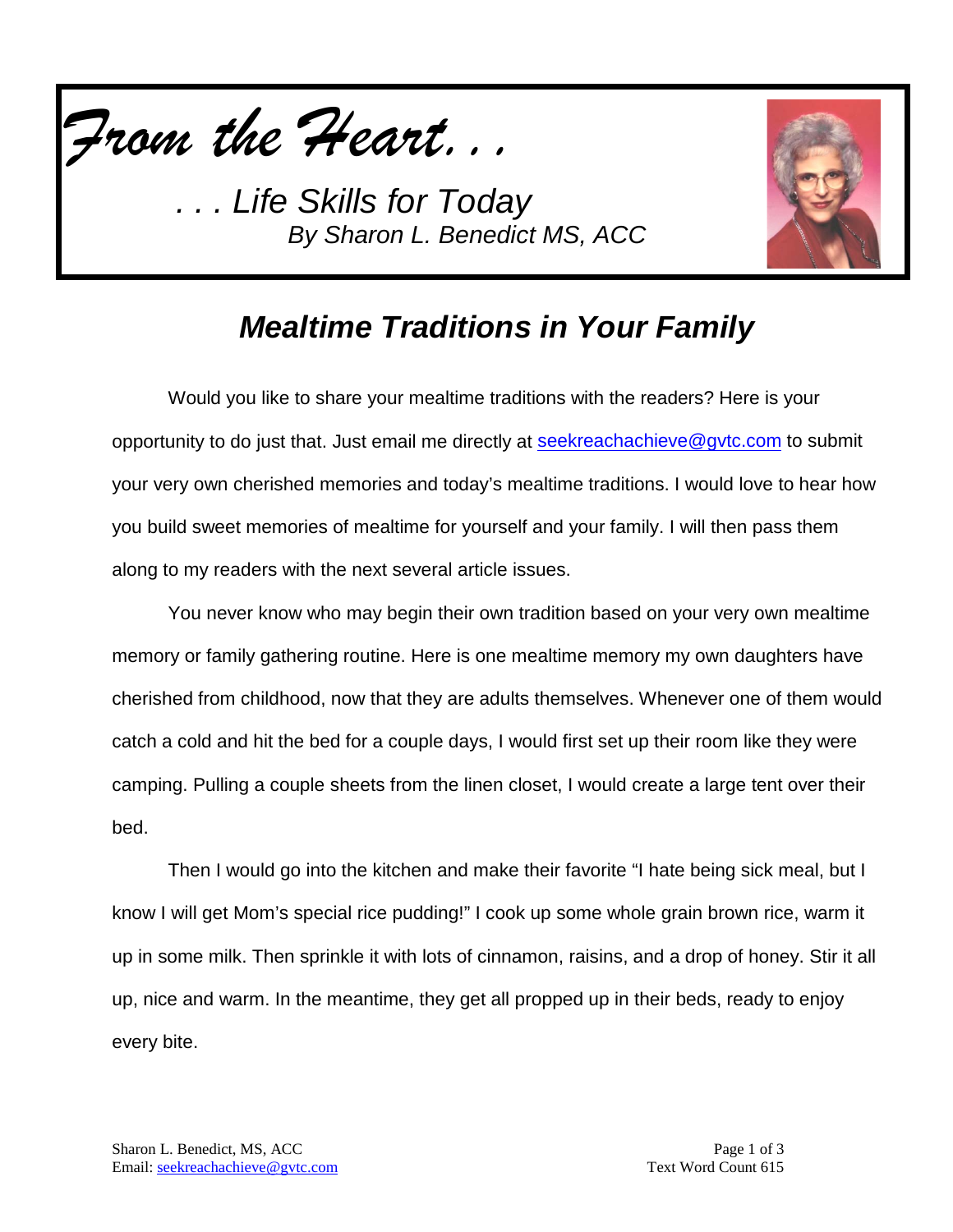I come serving it on a colorful tray with "I love you notes" or maybe a little surprise gift all wrapped up in colorful paper. They may get a puzzle, a little toy to occupy the hours, or a small stuffed bear to hug and talk to. They would always say, "Mommy, the pudding feels so good going down my sore throat and makes me feel so much better inside." They then play quietly for a while and fall fast asleep. This is just one memory I greatly cherish, knowing even when sick, mealtime can be something special and bring some relief and comfort during such times.

My friend, Judy, recently shared with me that her family always made sure that they had at least the dinner meal together each evening. Her husband, a very busy pastor, would come home and immediately team together to prepare the meal (which is still rare in today's world). Their dinner meal was always an opportunity to have the kids share their day with Mom, Dad, and each other. Now that the kids are grown with their own families, those meals were always remembered as happy times together. And never in front of the TV.

The focus was on the meal and enjoying each other's company. This mealtime tradition got them through some very painful years when one of their sons died; and this mealtime brought tears on many occasions, seeing that empty chair. Although the adjustment was hard, the other three children were also comforted by continuing their daily evening mealtime tradition together. The grief eventually transformed into gratitude for a life filled with the love of their children and this daily time together.

So, now it's your turn. I look forward to hearing from you about all kinds of mealtime traditions your family enjoys. I will not use your name to preserve your privacy if I decide to include it in my articles. In addition, if you had unhappy childhood mealtime memories, feel free to share how you transformed those memories into happy ones with your own children.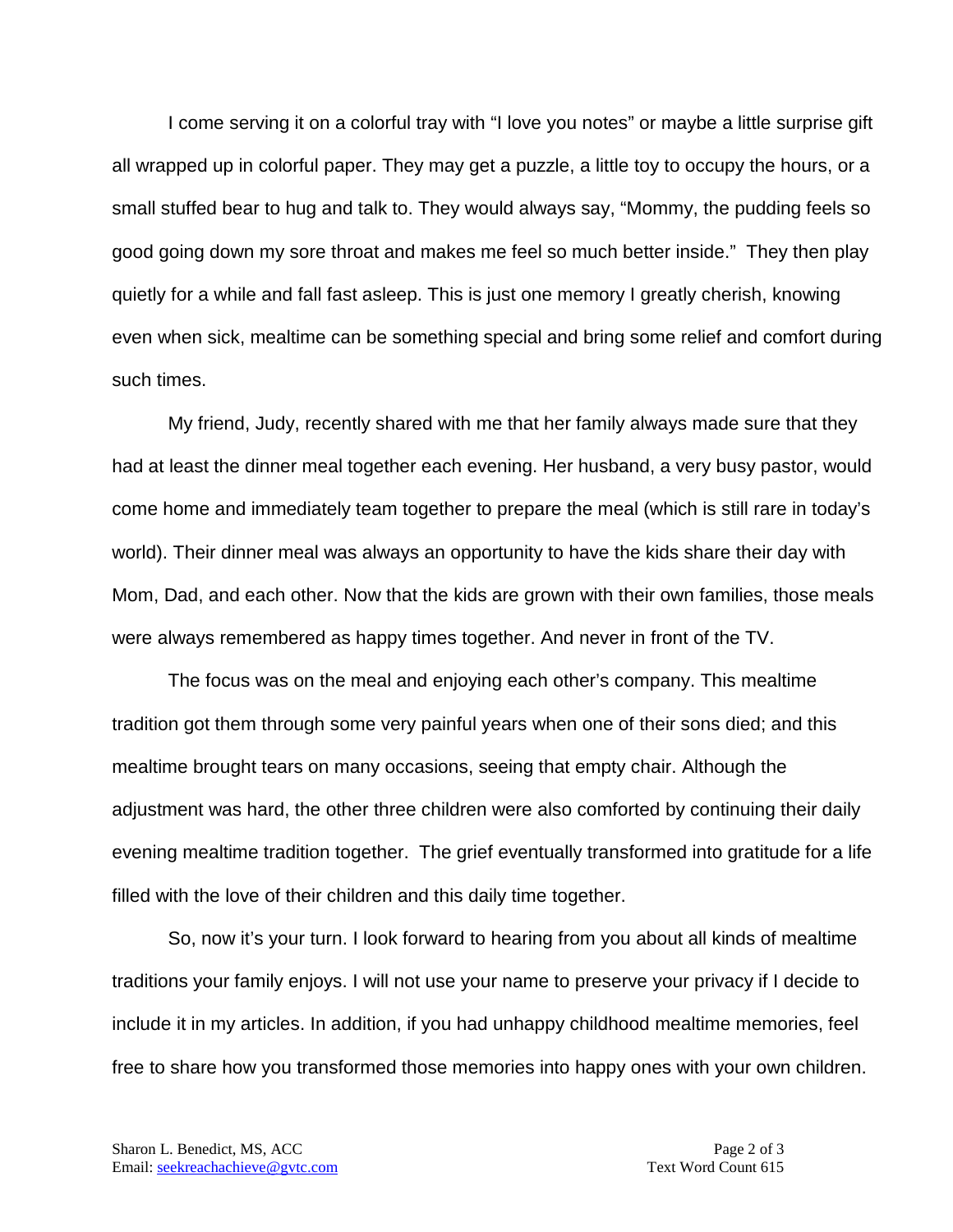Email me soon so I can read them all before article deadlines fast approach. Hope to hear from you soon!

--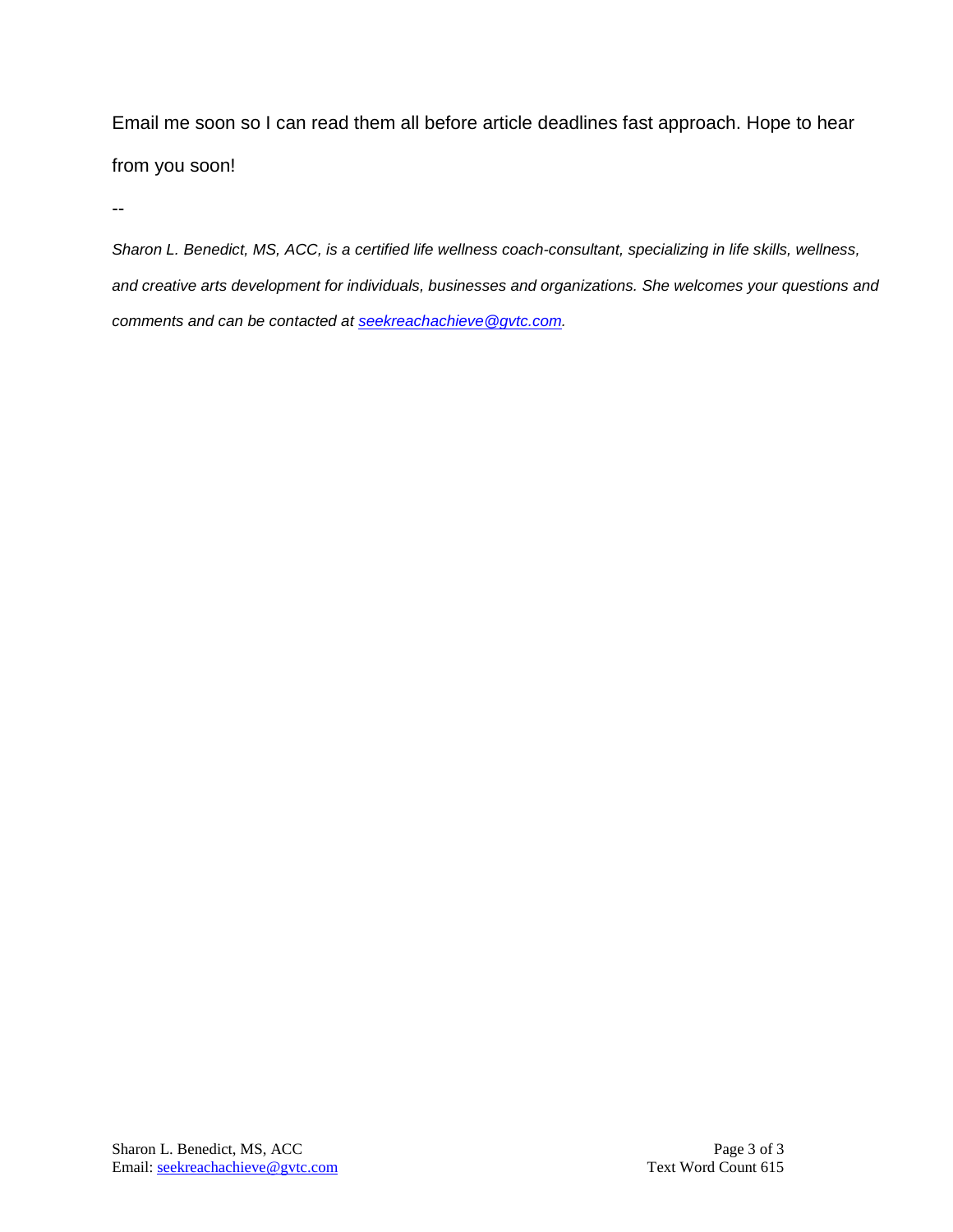



# *Mealtime Traditions in Your Family Part 2*

Last issue I invited you to share your mealtime traditions with the readers. And a couple of you answered the call. Here's one for this week. In addition, here is your opportunity to still submit your very own mealtime traditions for next issue. Just email me directly at [seekreachachieve@gvtc.com.](mailto:seekreachachieve@gvtc.com) Here is Kit's own mealtime memory, in her own words, that still brings a laugh to her grown up children.

"This hardly qualifies as a family tradition, but it is about making one mealtime special and still remembered by my middle-aged children. We also had dinner-togetherno-TV rules in our house. But one evening, everyone including me seemed to be in a grouchy mood that was sure to make it stressful. I was serving one of the "old family favorite" meals that are rarely exciting, but nourishing still.

On impulse, I grabbed a jar of food coloring and turned the rice a bright lavender, never saying a word. When the lid of its covered dish was lifted, the pall of moodiness fell away. Everyone laughed and laughs to this day over Mom's Purple Rice. Thanks for letting me share a laugh!"

How do mealtime memories make the difference for you and your family? According to a seven-year survey completed by the National Center on Addiction and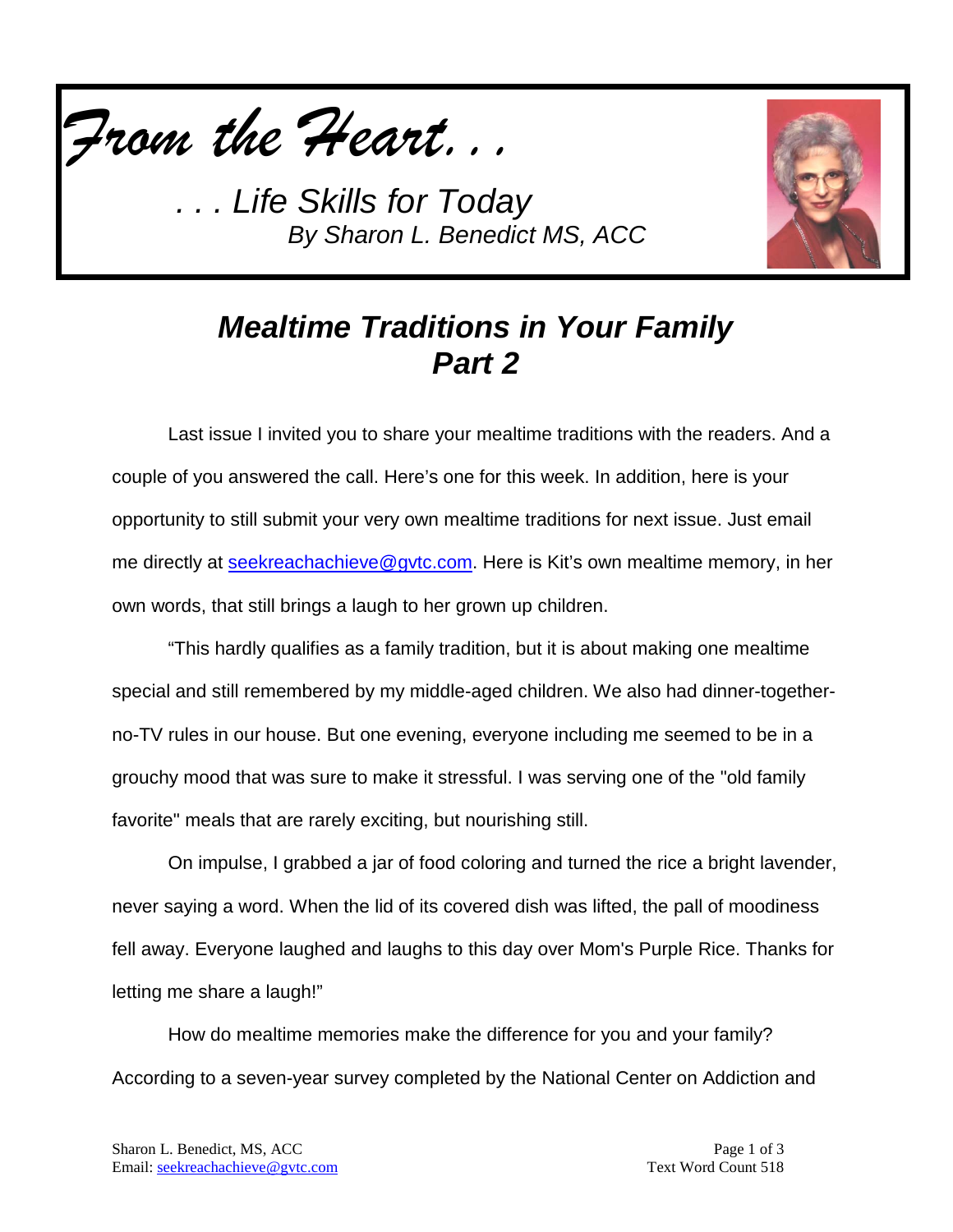Substance Abuse at Columbia University, teens who sit down for family dinner five or more nights a week are:

- 32 percent less likely to try cigarettes
- 45 percent less likely to try alcohol
- 24 percent less likely to smoke pot

This is compared to teens who eat dinner with their families twice a week or less. This mealtime routine helps create a stable environment for children who experience daily temptations and risky situations away from home.

Miriam Weinstein, an award-winning documentary filmmaker and journalist, was so passionate about mealtime, she wrote a book titled *The Surprising Power of Family Meals*. Weinstein visited families around the country— those who make time for family meals and those who do not. She then compared her observations with published research. She found that eating meals together:

- Improves children's language skills, which better prepares them to learn to read (even more so than children who are read to).
- Helps with emotional stability.
- Discourages obesity and eating disorders.
- Helps keep asthmatic kids out of hospitals.
- Keeps the family more in touch with their ethnic heritage and/or community of faith.
- Teaches real life skills, as each member takes on a role with responsibilities as part of the "team".
- Makes children less stressed and more likely to get As in school.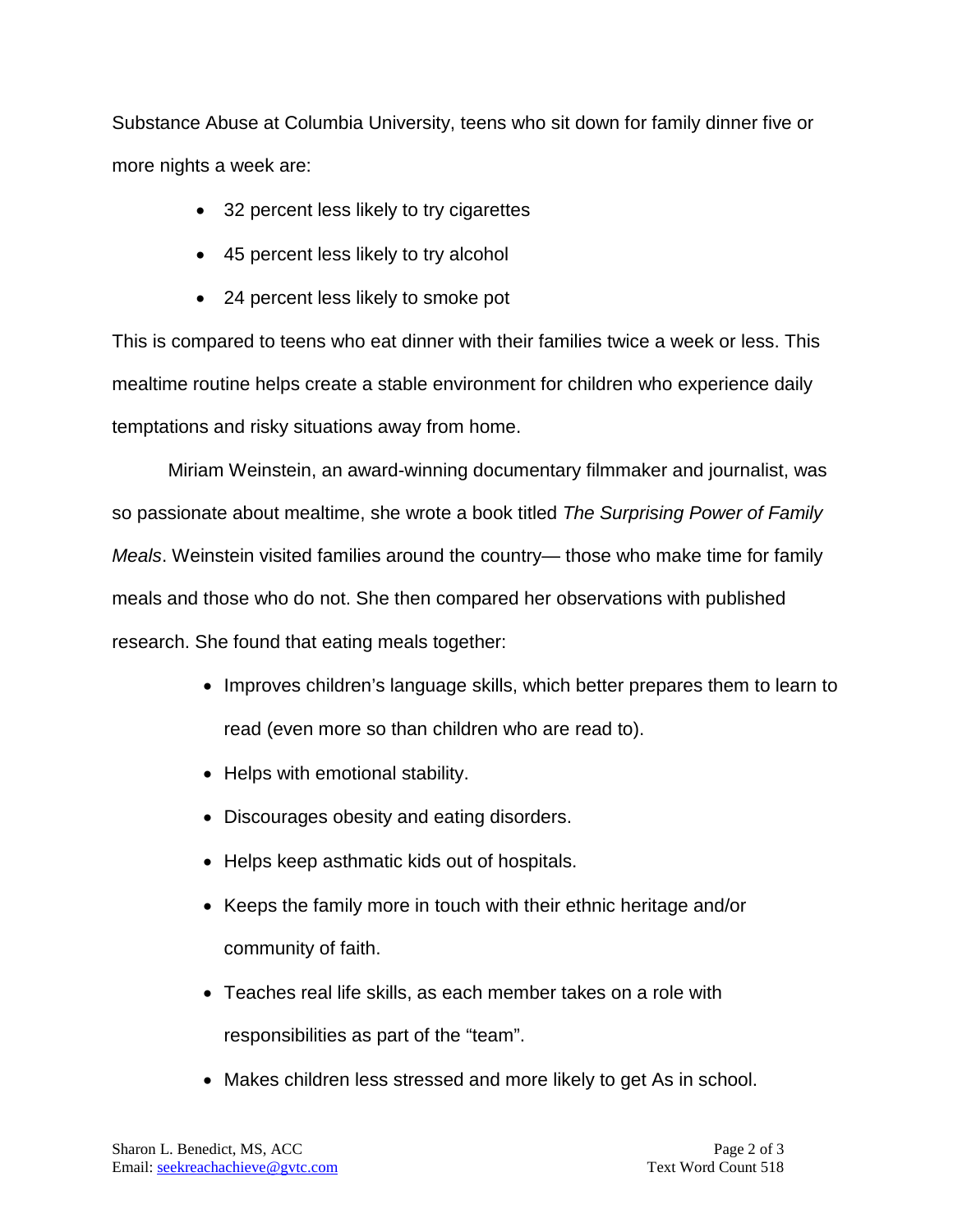• Cements relationships.

Be sure to send in your mealtime tradition or memories soon for the next issue. In the meantime, check out these book references for thoughts and ideas; and take the survey accessed with the link below.

*The Surprising Power of Family Meals* by Mariam Weinstein

*Mealtime Memories* by Thomas Kinkade

Family Mealtime Survey Link –

[http://www.tandtnews.com/survey/public/survey.php?name=Family\\_Time\\_Challenge](http://www.tandtnews.com/survey/public/survey.php?name=Family_Time_Challenge)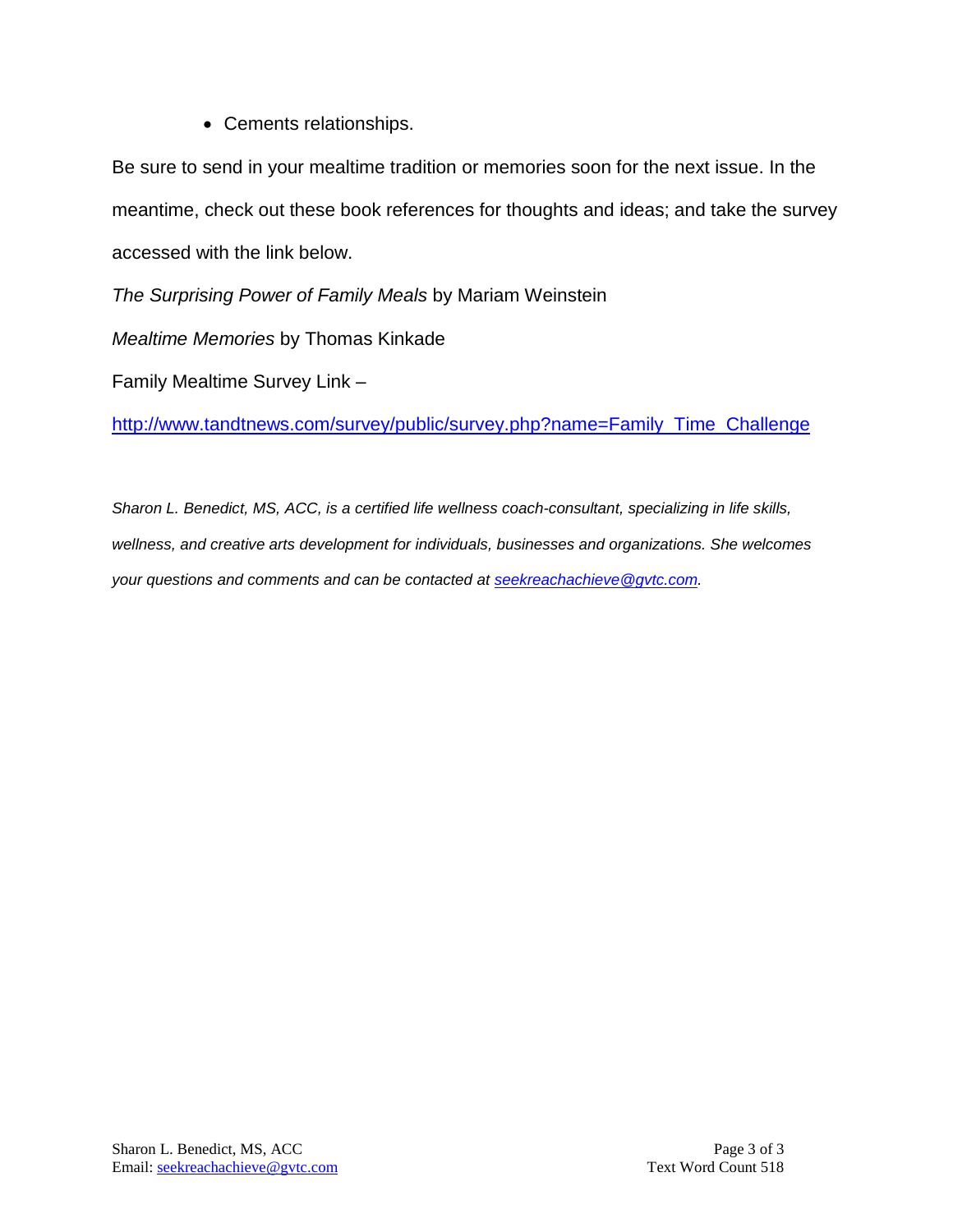



# *Mealtime Traditions in Your Family Part 3*

My husband and I were recently reminiscing about our own childhood mealtime memories. During John's growing up years, his Mom and Dad always had weekend barbeques with chicken, corn on the cob, and fresh beans from the garden. These were happy memories for John and his brothers. His father was a traveling salesman for a surgical supply manufacturer throughout six western states. So, having Pop home to barbeque was always a treat for the whole family.

I remember, also during my childhood years, Sunday dinners at my home where many times steaks were being barbequed by Dad, while Mom made her favorite potato salad. Vegetables were present, but Mom always seemed to overcook them. Whether green beans or spinach, they always turned a muddy dark green. So, we didn't exactly get excited about that part of the meal. But oh, were those steaks delicious. Sundays were special days for me in particular—both sad and sweet.

On the sad side, I was raised with both alcoholic parents, with an abusive father. So, life was pretty scary most of the time. Yet, there is always a silver lining in the midst of it all. On Sunday, the sweet side would show up. My Dad was sober enough to actually smile, laugh, and enjoy the backyard barbequing days. I was fairly confident